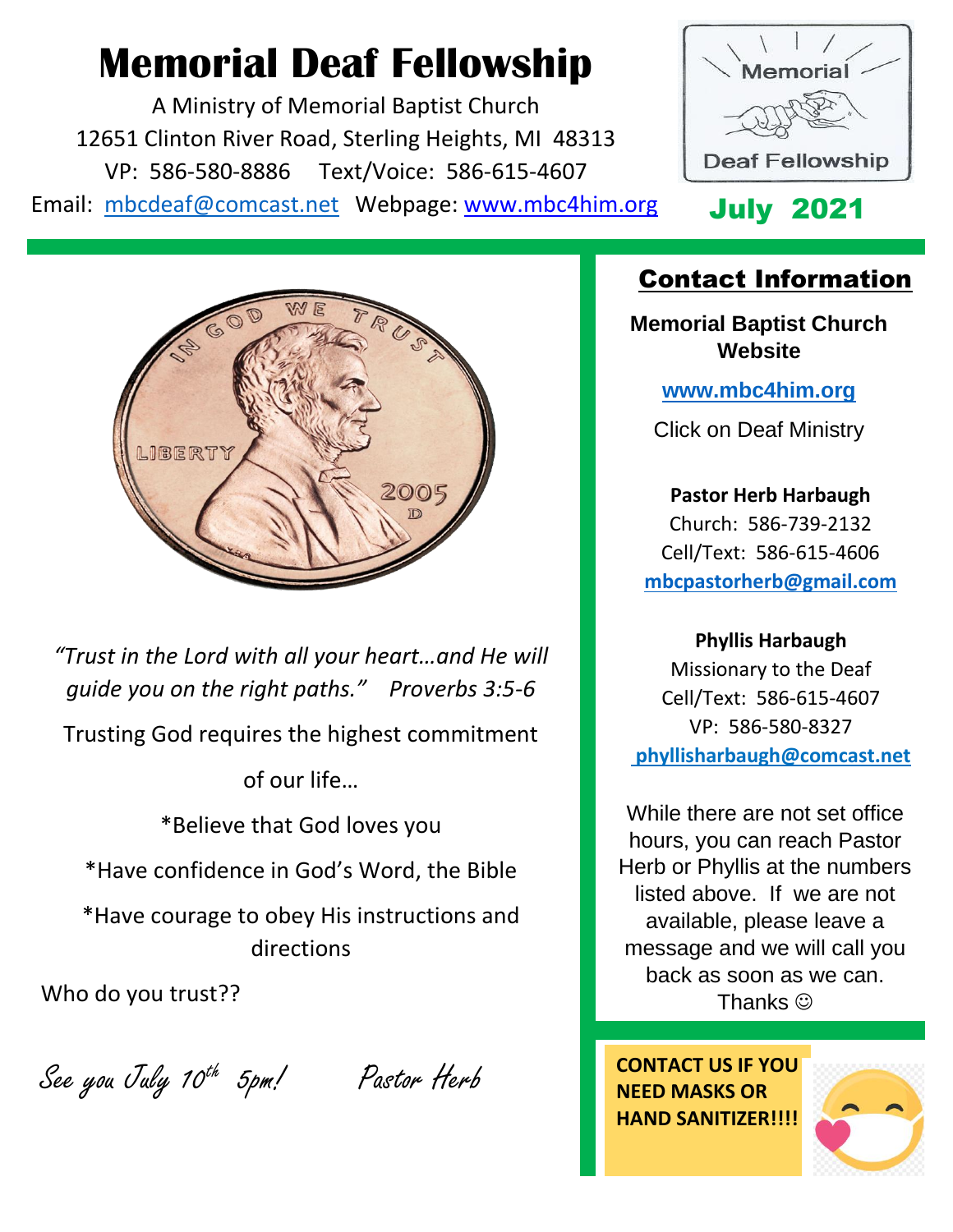

# *July Deaf Worship \*\*\*Back to 5pm\*\*\* Join us Saturday July 10th at 5pm for Worship!*

*We continue to follow "Social Distancing" guidelines. For the protection of yourself and others, please wear a mask if you have not been vaccinated.* 

*Don't Miss Worship!!!! We miss you!! If you cannot join us in person for our monthly fellowship, join us every Sunday at 11am. Worship Service is interpreted in ASL On Campus and Livestreamed on Facebook . Look for us at "Memorial Baptist Church, Sterling Heights, MI"*



Thank you for your faithful support of the deaf ministry of MBC. So that you can continue in your faithful giving, we are providing:

**ONLINE GIVING.** Go to our webpage "mbc4him.org" ...go to the bottom of the page for "links"…click "Online Giving"… fill in the information.

**MAIL** - You may also mail your offerings to Memorial Deaf Ministries, 12651 Clinton River Road, Sterling Heights, MI 48313. If you want your giving to go for Deaf ministry, write "Deaf Ministry" on the Memo line of your check.

**BRING IT WITH YOU** – You will have an opportunity to give your offering at services onsite.



#### **Free Indeed!**

The greatest freedom we have is our freedom in Christ. When we study His Word, we learn how to live in His freedom. As we live in His freedom, our life will reflect everything He is and will point others to Him.

*"Then Jesus said…If you abide in My word, you are My disciple indeed. And you shall know the truth and the truth shall make you free….Most assuredly I say to you, whoever commits sin is a slave to sin…Therefore if the Son makes you free, you shall be free indeed."*

John 8:31,34,36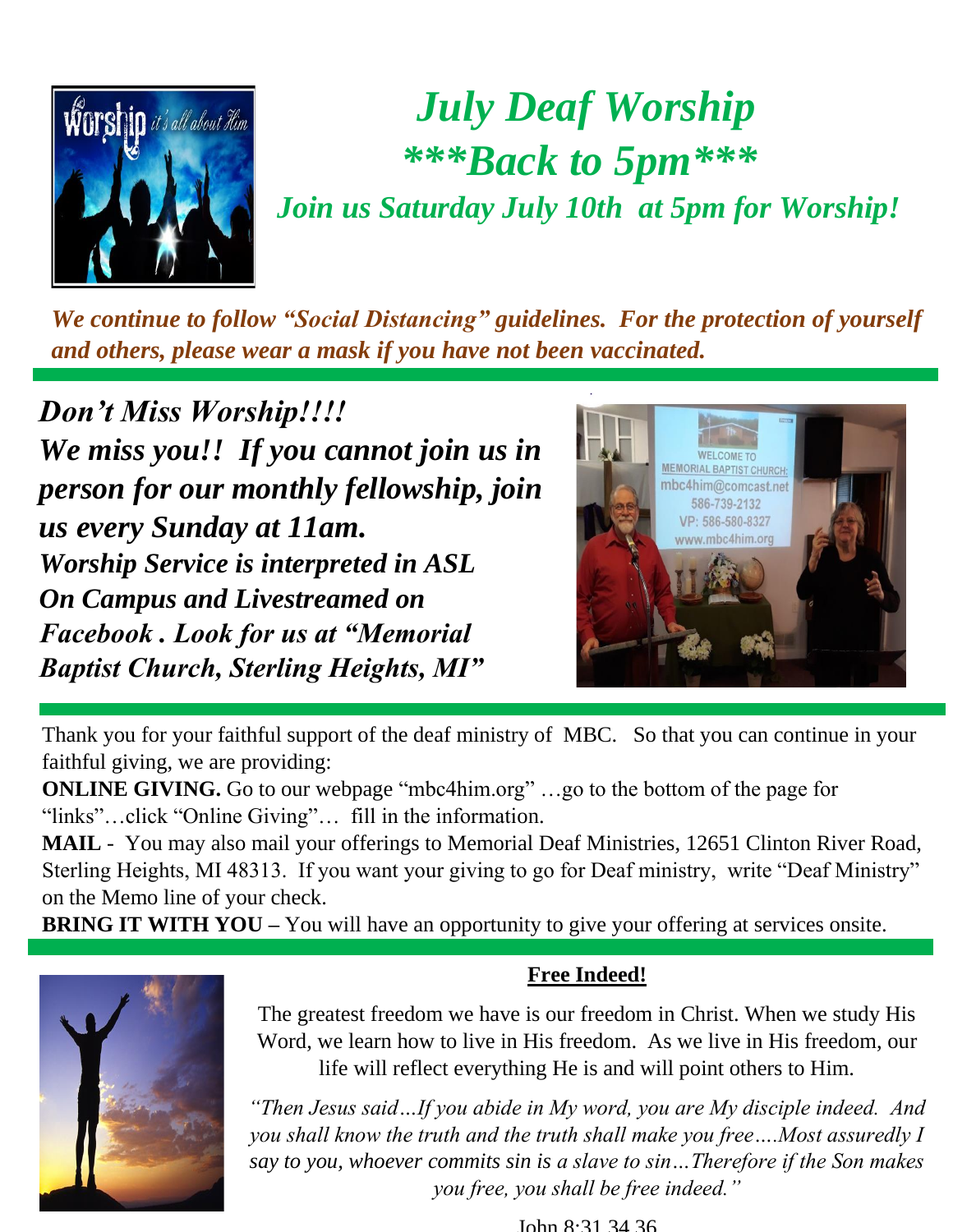### **Do Not Fear the Dark**

# What is the most important thing in your life?

Lord, I regard Your presence and my relationship with You as the most important thing in my life. Help me to never doubt it or take it for granted. In the times when You are testing my faith and my love for You, I pray that I will draw ever closer to You. Even in the most difficult situations of my life right now, I know that You are in control and will turn things around and bring good out of it. I refuse to allow fear or a lack of faith to keep me from walking victoriously in all You have for me.

*"For You will light my lamps; the Lord my God will enlighten my darkness." Psalm 18:28*

*Taken from: A BOOK OF PRAYER, Copyright 2006 by Stormie Omartian, Published by Harvest House Publishers, Eugene, Oregon 97408 [www.harvesthousepublishers.com.](http://www.harvesthousepublishers.com/)* Used by permission

### July

## Happy Birthday

Aqeel A…Sherri B…Wanda M… John D…Chelsay T…Nancy H. John M…Phyllis H…Dave H. Henry B…Jordon T.



### Happy Anniversary

Jim & Stacie Nelson & Lynette

### It's July….



*Celebrate Your Freedom in Christ!!*



**Independence Day**, also referred to as the **Fourth of July** or **July Fourth**, is a federal holiday in the United States commemorating the adoption of the Declaration of Independence on July 4, 1776. The Continental Congress declared that the thirteen American colonies regarded themselves as a new nation, the United States of America, and were no longer part of the British Empire.<sup>[1]</sup> The Congress actually voted to declare independence two days earlier, on July 2.

Independence Day is commonly associated with fireworks, parades, barbecues, carnivals, fairs, picnics, concerts, baseball games, family reunions, and political speeches and ceremonies, in addition to various other public and private events celebrating the history, government, and traditions of the United States. Independence Day is the National Day of the United States.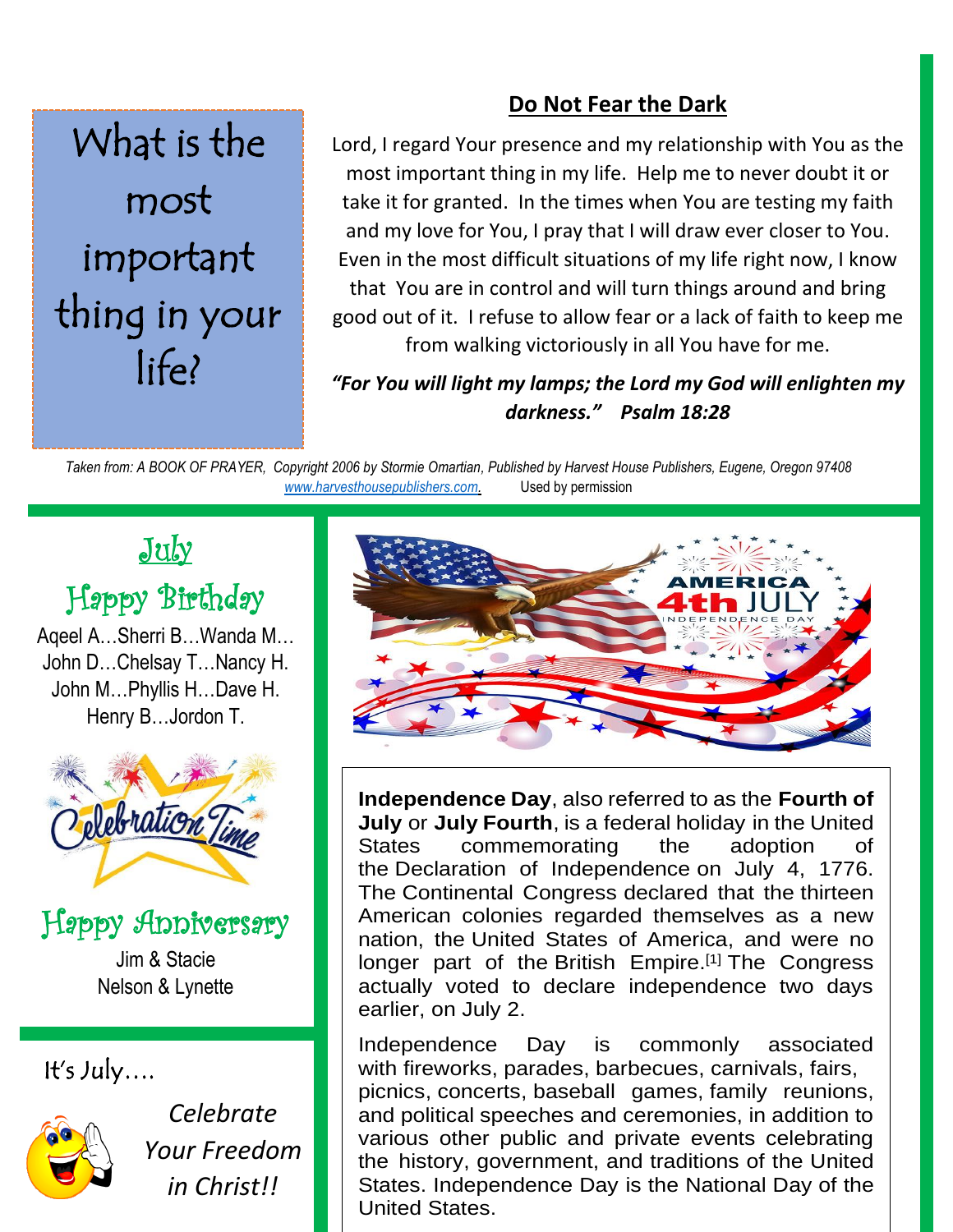*God loves you and wants you to spend eternity with Him in heaven. He provided eternal life for you through His Son Jesus. People who invite Jesus to be Lord of their lives are called Christians. Have you given your life to Christ? The Bible says that all people have sinned and need forgiveness to receive eternal life through Jesus. Becoming a Christian is the most important decision you will ever make and it is your choice. No one else can decide for you.* 

*Follow the ABC's to know how to accept Christ and become a Christian. If you need help or have any questions please contact us.* 



**B**

**C**

**ADMIT** to God that you are a sinner. Repent, turning away from your sin. Read Romans 3:23; Romans 6:23, I John 1:9 **BELIEVE** Believe that Jesus is God's Son and accept God's gift of forgiveness from sin. Read John 3:16; John 14:6; Romans 5:8; Ephesians 2:8-9; and John 1:11-13 **CONFESS** Confess your faith in Jesus Christ as Savior and Lord. Read Romans 10:9-10,13

кеер цоц

Memorial Deaf Fellowship 12651 Clinton River Road Sterling Heights, MI 48313